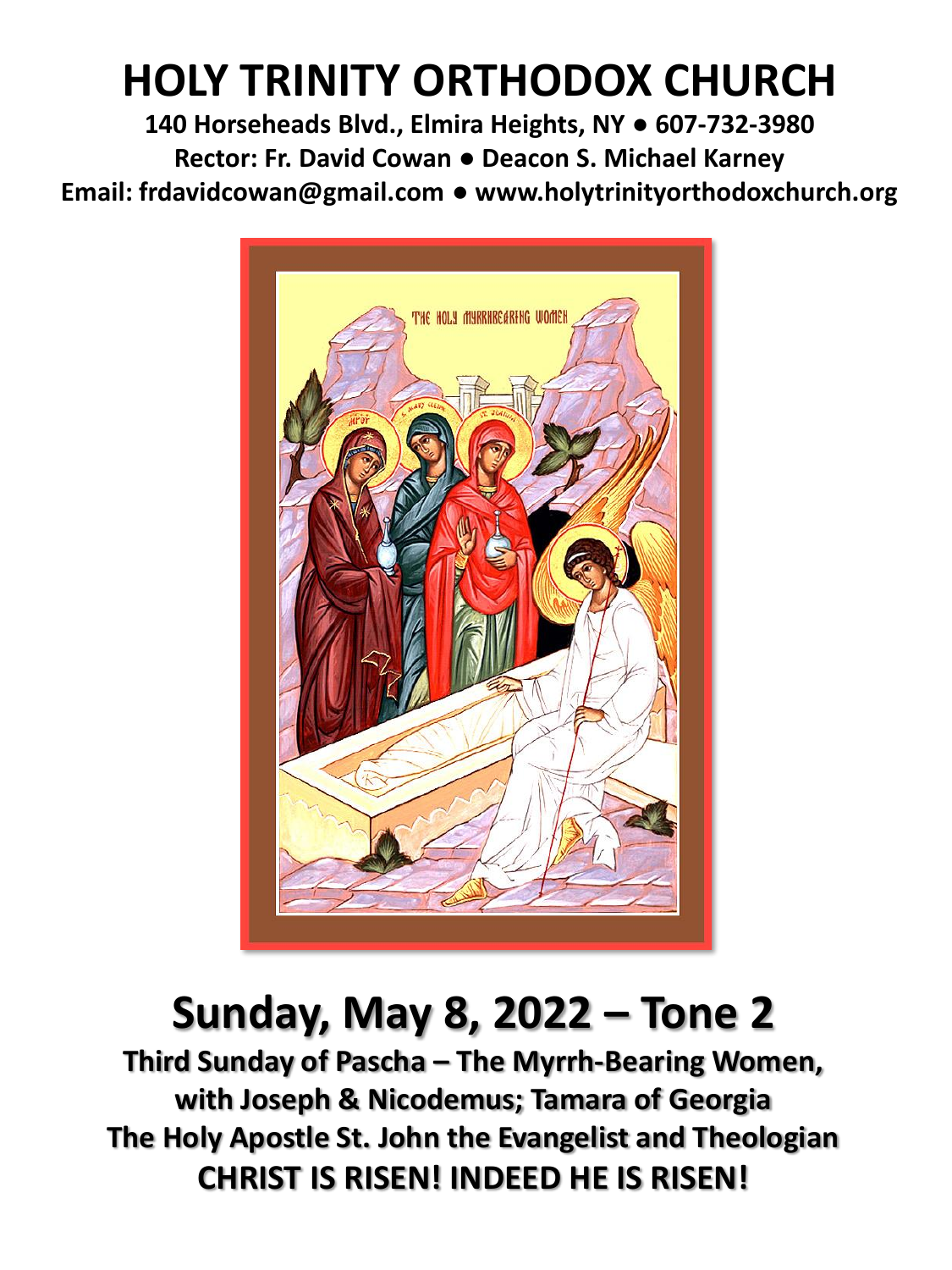## **SERVICES AND ACTIVITIES**

#### *Most Services May Be Joined by Live Stream at Web Address [www.facebook.com/htocelmiraheights](http://www.facebook.com/htocelmiraheights) or go to [www.YouTube.com](http://www.youtube.com/) and search for "Holy Trinity Church Elmira Heights NY"*

#### **Today – 3 rd Sunday of Pascha: The Holy Myrrhbearers – Happy Mother's Day!**

*Please welcome Fr. Nicholas and Matushka Anastasia Molodyko-Harris, Matushka Tamara's parents.* 

8:40 AM *3 rd and 6th Hours* 9:00 AM *Reception into the Catechumenate* of Amy Rinchack *Divine Liturgy,* followed by Mother's Day Brunch Downstairs!

**Tuesday, May 10**

6:30 PM Parish Council Meeting – in the Church

**Saturday, May 14**

5:00 PM *Great Vespers;* Private Confession Available Afterward

#### **Sunday, May 15 – 4 th Sunday of Pascha: The Paralytic**

- 8:40 AM *3 rd and 6th Hours*
- 9:00 AM *Divine Liturgy* followed by Fellowship Hour, Church School and Teen Group
	- **Distinguished Diocesan Benefactor Appreciation Dinner, with Abp. Michael,** 
		- *at St. George Orthodox Church, 2 Nottingham Terrace, Buffalo – More Details in This Bulletin*

## *Grave Blessings at Our Parish Cemetery* **are re-scheduled to Sunday, May 22, at 1:00 PM.**



Week 1: Sunday, July 3 - Friday, July 8 -- Family Week

Week 2: Sunday, July 10 - Saturday, July 16 -- Horse Week 1

Week 3: Sunday, July 17 - Saturday, July 23 -- Mish Mash Week

Week 4: Sunday, July 24 - Saturday, July 30 -- Horse Week 2

Week 5: Sunday, July 31 - Saturday, August 6 -- Teen Week

standrewscamp.org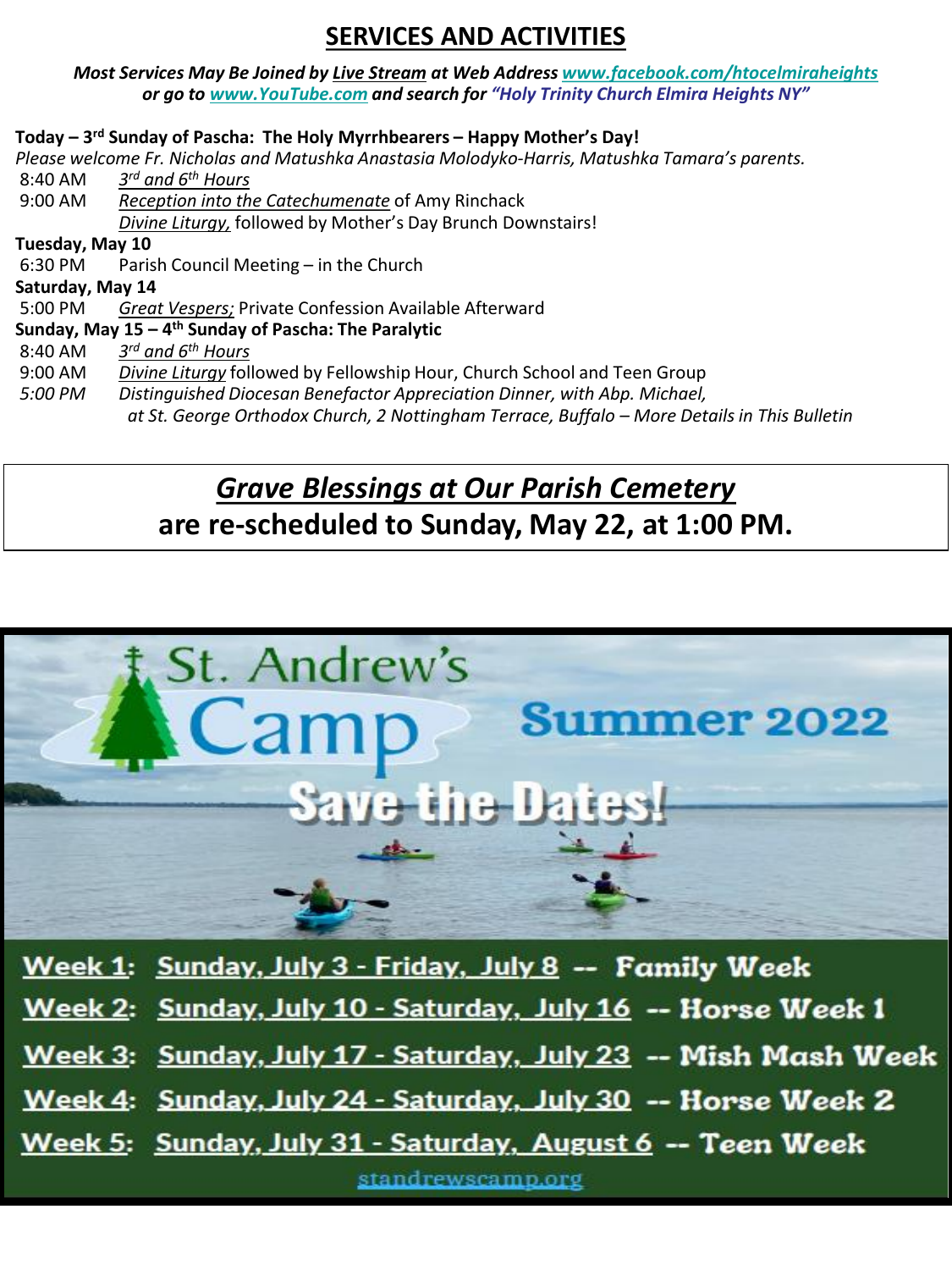#### **TODAY'S SCRIPTURE READINGS**

**EPISTLES: Acts 6:1-7 (Epistle, Myrrhbearers)** In those days: When the disciples were increasing in number, the Hellenists murmured against the Hebrews because their widows were neglected in the daily distribution. And the twelve summoned the body of the disciples and said, "It is not right that we should give up preaching the word of God to serve tables. Therefore, brethren, pick out from among you seven men of good repute, full of the Spirit and of wisdom, whom we may appoint to this duty. But we will devote ourselves to prayer and to the ministry of the word." And what they said pleased the whole multitude, and they chose Stephen, a man full of faith and of the Holy Spirit, and Philip, and Prochorus, and Nicanor, and Timon, and Parmenas, and Nicolaus, a proselyte of Antioch. These they set before the apostles, and they prayed and laid their hands upon them. And the word of God increased; and the number of the disciples multiplied greatly in Jerusalem, and a great many of the priests were obedient to the faith. **1 John 1:1-7 (Epistle, St. John)** Beloved: That which was from the beginning, which we have heard, which we have seen with our eyes, which we have looked upon, and our hands have handled, concerning the Word of life – the life was manifested, and we have seen, and bear witness, and declare to you that eternal life which was with the Father and was manifested to us – that which we have seen and heard we declare to you, that you also may have fellowship with us; and truly our fellowship is with the Father and with His Son Jesus Christ. And these things we write to you that your joy may be full. This is the message which we have heard from Him and declare to you, that God is light and in Him is no darkness at all. If we say that we have fellowship with Him, and walk in darkness, we lie and do not practice the truth. But if we walk in the light as He is in the light, we have fellowship with one another, and the blood of Jesus Christ His Son cleanses us from all sin.

**GOSPELS: Mark 15:43-16:8 (Gospel, Myrrhbearers)** At that time: Joseph of Arimathea, a respected member of the council, who was also himself looking for the kingdom of God, took courage and went to Pilate, and asked for the body of Jesus. And Pilate wondered if He were already dead; and summoning the centurion, he asked him whether He was already dead. And when he learned from the centurion that He was dead, he granted the body to Joseph. And he bought a linen shroud, and taking Him down, wrapped Him in the linen shroud, and laid Him in a tomb which had been hewn out of the rock; and he rolled a stone against the door of the tomb. Mary Magdalene and Mary the mother of Joses saw where He was laid. And when the sabbath was past, Mary Magdalene, and Mary the mother of James, and Salome, bought spices, so that they might go and anoint Him. And very early on the first day of the week they went to the tomb when the sun had risen. And they were saying to one another, "Who will roll away the stone for us from the door of the tomb?" And looking up, they saw that the stone was rolled back—it was very large. And entering the tomb, they saw a young man sitting on the right side, dressed in a white robe; and they were amazed. And he said to them, "Do not be amazed; you seek Jesus of Nazareth, who was crucified. He has risen, He is not here; see the place where they laid Him. But go, tell his disciples and Peter that He is going before you to Galilee; there you will see Him, as He told you." And they went out and fled from the tomb; for trembling and astonishment had come upon them; and they said nothing to any one, for they were afraid.

**John 19:25-27; 21:24-25 (Gospel, St. John)** At that time, there stood by the cross of Jesus His mother, and His mother's sister, Mary the wife of Clopas, and Mary Magdalene. When Jesus therefore saw His mother, and the disciple whom He loved standing by, He said to His mother, "Woman, behold your son!" Then He said to the disciple, "Behold your mother!" And from that hour that disciple took her to his own home. This is the disciple who testifies of these things, and wrote these things; and we know that his testimony is true. And there are also many other things that Jesus did, which if they were written one by one, I suppose that even the world itself could not contain the books that would be written. Amen.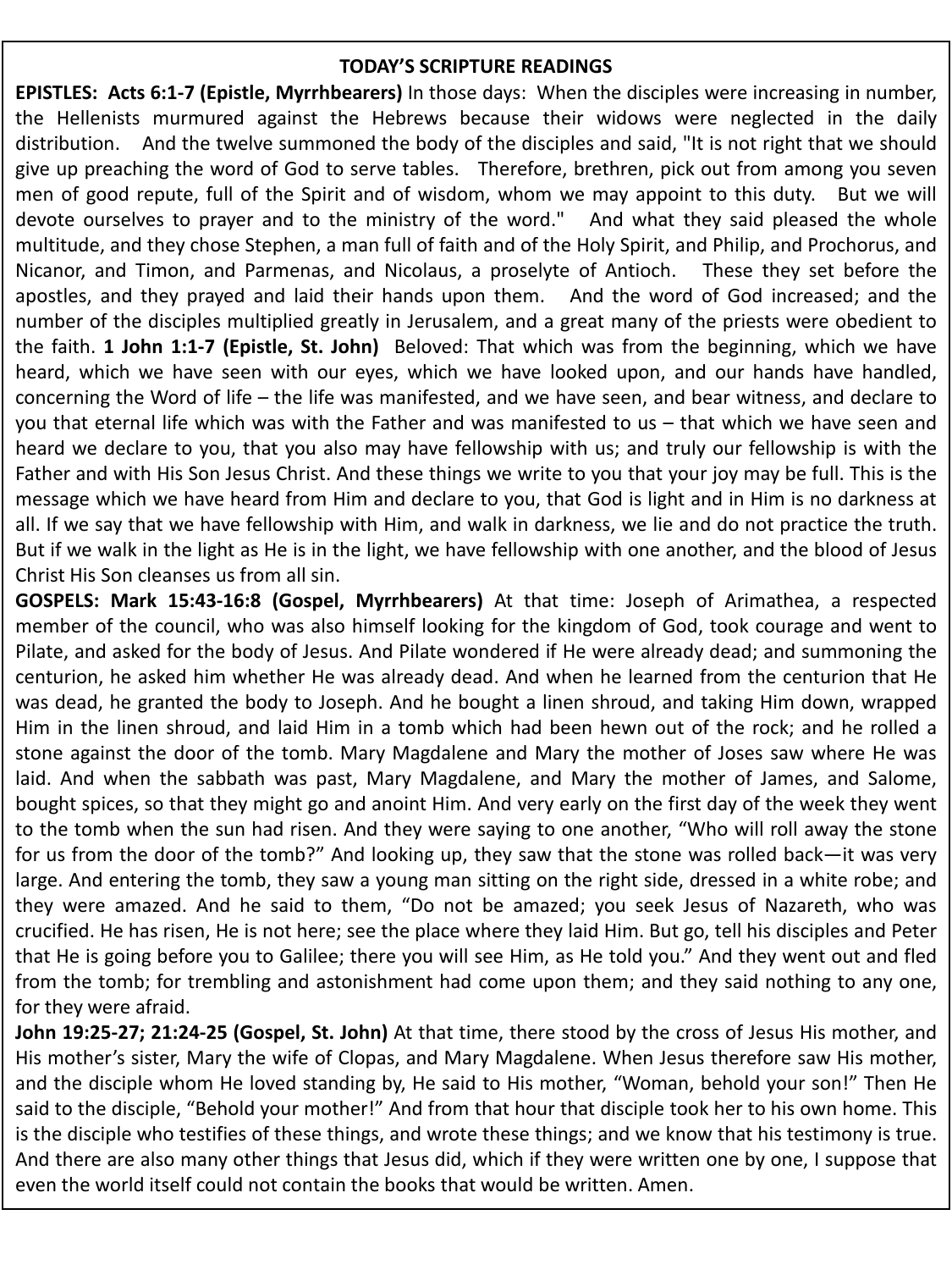#### **Prayer List**

**Memory Eternal:** Protodeacon Nicodemus Myers (Diocese of Alaska, + 4/29); Steven; Judy; Tita, Kay; John; Brianna; Lillya; Clement John; Victoria, Catherine; Sandy; Ann; Peter; Robert; Taisa, Eugenia. All those taken from us by the Coronavirus, by sickness, violence, injury and disaster. Ever-memorable + Mary Petelchuk (birthday 4/30) and + Anna Simbalski (birthday 5/1); Fr. John Skvir; Fr. Vasily Roszczenko. All the departed named for the Myrrhbearers: Mary, Martha, Joanna and Salome, Joseph, Nicodemus; and Tamara. All of our ever-memorable departed mothers, grandmothers, godmothers, wives, sisters, and daughters.

**For Health:** Newly received Catechumen Amy Rinchack; Fr. Jason Kappanadze, Fr. Nicholas Harris, Fr. Daniel & Mat. Myra Kovalak, Fr. Herman & Mat. Cynthia Schick, Fr. Michael Oleksa; Fr. Moses Berry; Fr. Joseph Chupeck; Rdr. Thomas & Mildred, Fr. David, Mat. Tamara, Rdr. Gabriel; Dn. Michael, Mat. Kathryn, Natalie, Emilia, Patrick & Sophia; Presvytera Maria; Kathleen; child Leonidas; Connie; Tania; Michael & Manya Turic; Shirley Cheplick; James Cowan; child Verity; Yuliya; Rachel and the child to be born to her; John; Nancy; Christa; Ilsa; Scott & Casey, Steven; Antonina; Ryan; James & Deborah; Child Hannah, Joshua, Helen, Kathleen, Erica, Sherri, Ruth, Harriet, Katherine, Kristin, Sierra, Kate, David; and catechumens Charles and Sue.

**Diocesan Prayer Requests:** Archbishop BENJAMIN; Fr. Joseph Lickwar; Archimandrite Christopher (Calin); Fr. Leonid Schmidt; Fr. Vasil & Mat. Lesya Dubee and their children Veronika and Nestor; Fr. John and Mat. Jeanette Parker; Deacon Demetrios Richards; Dn. John Holoduek; Dn. Stephan Karlgut; Matushka Mary Shafran; Reader Stephen, Lisa and child Tatiana Wasilewski; Rdr. Philp and Eva Benda; Rdr. Fredric; Monk James; Paul; Douglas; Olga; Nicholas, Nathaniel, Donna, Claire, Gabriel, Laura, Nicholas; Olga, Inna. In Ukraine: Fr. Yuri, Mat. Oksana and their children Andrew, Sophia & Teresa; Andrew, Yuri, Konstantin; Fr. Andriy; Matthew; Irina. All the clergy, faithful and their families of the Diocese of New York and New Jersey. All of our beloved mothers, grandmothers, godmothers, wives, sisters, and daughters. All those afflicted with the Coronavirus and those caring for them, those afflicted by sickness, violence, injury, and disaster. **Name Days:** All those named for the Myrrhbearers: Mary, Martha, Joanna and Salome, with the Righteous Joseph and Nicodemus; Mat. Tamara (St. Tamara of Georgia, Sunday of the Myrrhbearers); Jeremiah Shazer (5/1). **Birthdays:** Erica Groeger (5/1); Joshua Haluszczak (5/2), Alexei Cheplick (5/6), Myra Shazer (5/9), Catechumen Sue Hults (5/13).

#### **Parish Children:**

| Lucia   | Hannah         | Jeremiah | Andrew        | Mvra    | Ezekiel | Anysia  |
|---------|----------------|----------|---------------|---------|---------|---------|
| Lydia   | <b>Natalie</b> | Emilia   | Patrick       | Sophia  | Dmitri  | Jonah   |
| Gabriel | Angelina       | John     | <b>Thomas</b> | Nikolai | Melania | Alexei  |
| Larissa | Julianna       | Nadia    | Gabriel       | Justus  | Samuel  | Gabriel |
| Michael | Hannah         | Rafael   |               |         |         |         |

**College Students:** Anna McKane – Duke University •

Katherine McKane – Sarah Lawrence College Year Abroad at Oxford University, England • Nathan Devens – Elmira College • Larissa Cheplick – Daemen College • Magdalena Botrous – LECOM Elmira Please give prayer requests to Fr. David, Dn. Michael, Subdcn. Walter, or a Reader. Typically, parish prayer requests remain on this list for 40 days.

## **READERS' SCHEDULE**

May 7 – May 13 Reader Dmitri May 21 – May 27 Reader Samuel

May 14 – May 20 Reader Alexander

### **SPRING 2022 FELLOWSHIP HOUR SCHEDULE**

Contact Mat. Tamara or Mat. Katie if you need a different date.

#### **MAY**

8 Charlanow Families

15 Karney Families

22 Weeks/Turic Families

29 Cowan Family

### **FELLOWSHIP HOUR SUPPLY DONATIONS ALSO WELCOME:** Cups for hot drinks; Plastic forks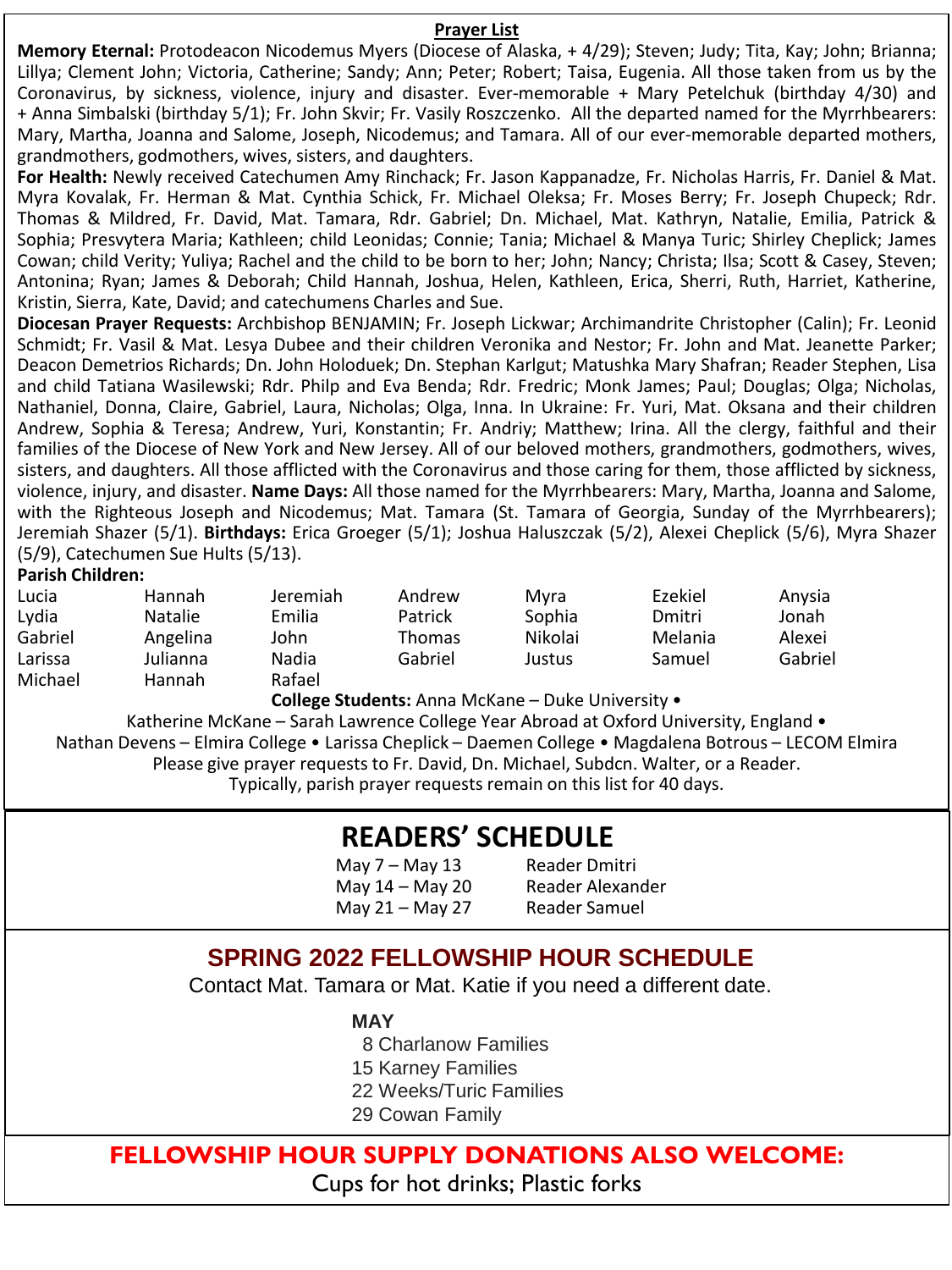

"As each one has received a gift, use it to serve one another, as good stewards of the manifold grace of God"  $(I$  Peter 4:10)

You are cordially invited to attend a New York State Deanery Appreciation Dinner for the 2020 and 2021 Distinguished Diocesan Benefactors of the Diocese of New York and New Jersey

> hosted with gratitude by His Eminence, Archbishop MICHAEL

> > On two dates, in two locations:

Sunday, May 15, 2022, at 5:00 in the evening at St. George Church, 2 Nottingham Terrace, Buffalo, NY 14216 RSVP by Monday, May 9, to Fr. Jason Vansuch, email jvansuch@hotmail.com, phone (609) 851-3811

Sunday, July 31, 2022, at 5:00 in the evening at St. Basil's Church, 6 Lansing Ave, Watervliet, NY 12189 RSVP by Monday, July 25, to Fr. Peter Olsen. email kaolsen2410@gmail.com, phone (518) 273-6262

 $\sim$  You are encouraged to bring family members and parish guests $\sim$ 

Because our parish donates to the DDB Fund, any parishioner wishing to attend this Dinner with the Archbishop is invited. Please see Fr. David if you would like more information.